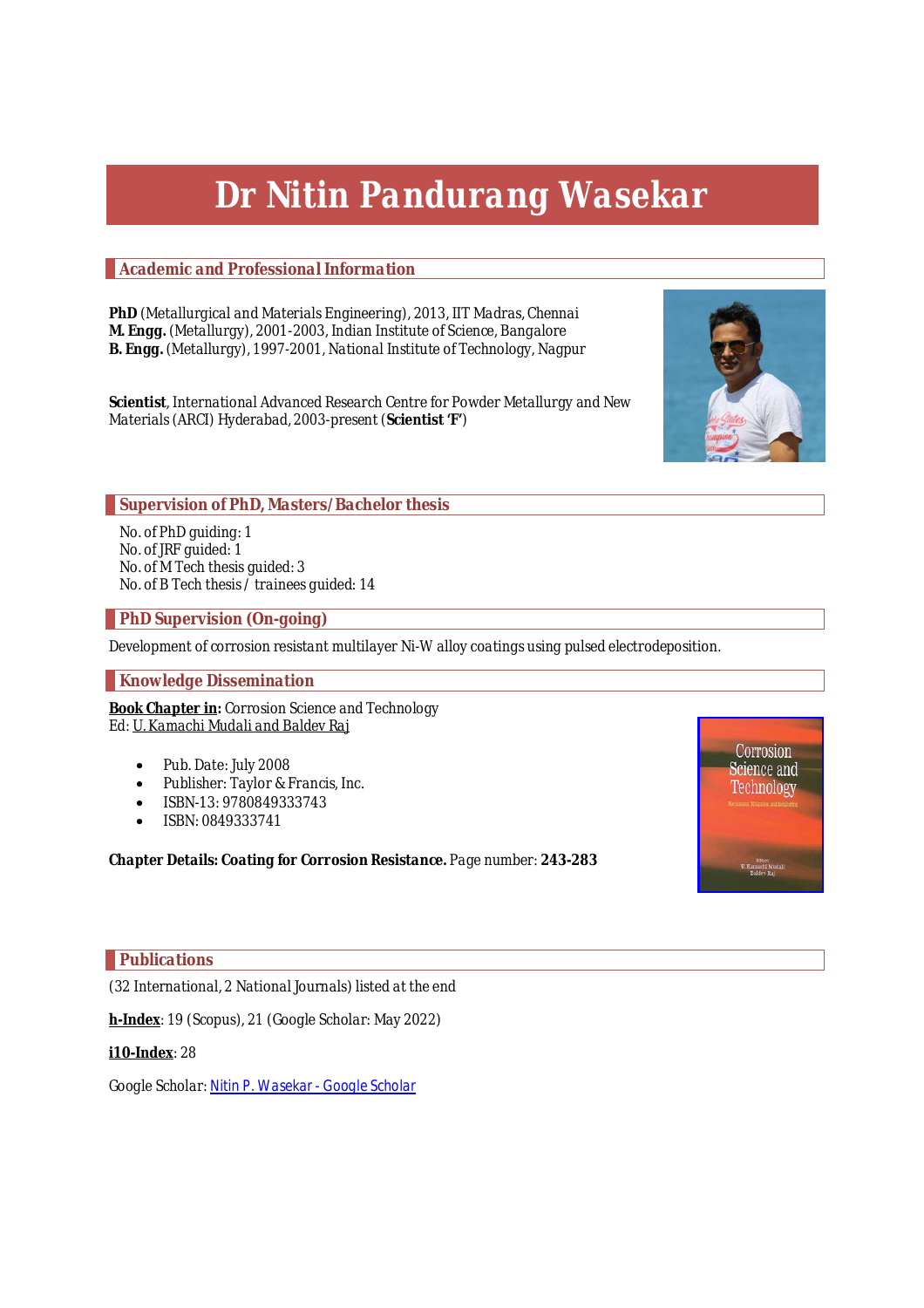### *Patents*

- *(1) AN IMRPROVED METHOD FOR PREPARING NICKEL ELECTRODEPOSITE HAVING PREDETERMINED HARDNESS GRADIENT Indian Patent No: 285178 (Granted on 14/07/2017)*
- *(2) A PROCESS FOR CONTINUOUS COATING DEPOSITION AND AN APPARATUS FOR CARRYING OUT THE PROCESS,*

*US Patent No. 9365945 B2 (Granted on 14/06/2016)*

*(3) A METHOD AND AN APPARATUS FOR PREPARING NICKEL TUNGSTEN BASED NANOCOMPOSITE COATING DEPOSITION*

*Indian Patent No: 337108 (Granted on 20/05/2020)*

*(4) IRON TUNGSTEN COATING FORMULATIONS AND PROCESSES US Patent No. 11208731 B2 (Granted on 28/12/2021)*

| ---------------------<br>- United States<br>12 Patent Application Publication 10 Pro. Sc. US 2018/02/5498 AT<br>Dec. 13, 2018<br>lied at all.<br>an Pab. Date:<br>OF BUILDING TO AN ATTN: COMPANY<br>CONTINUES.<br>COMPANY.<br><b>EXISTATIS A ROOMS, LINIS PRINT STANDS</b><br><b>BERGHAM</b><br>CREATE L<br>co exce<br>(T) Author The Bedg Coopers, Chinan, E.<br>ON the debate chiefs<br><b>STATE</b><br>Gerheim (249 Aus Gerheim Arte)<br>The for charioty with chees children.<br>(C) homes: Thelesser's Ball Deadow W1.<br><b>BUSINESS CREWS AND CONSULT</b><br>the Preside Structure (PC) Northern<br>CONTACTS & RAY ANNA CONTACTS.<br>K Greke, In Loan, MD Citis New<br>Feederang Worster, Helenford (PA).<br><b>MATERIALT</b><br><b>Sociadus Nonferençois 15-bratiul</b><br>(N) Business Auto Artistrate Ban-<br>As describing achieves for investigation whole a lowerated<br><b>Britisher (N)</b><br>by deadline to an assuran mediate a durable later sell.<br>line, line (6) sellers and as alleft ment clear in a<br>GEL And No. HASAN<br>volve chee, exceler clear, or ofter alled new<br>showing hearing and achieves, directoring in the fact achieves.<br>Allo Find  Ass. N. 987<br>a height-hold brig, wellow heighter, industries himpitals.<br>of other purposing beneficial for a successfundation and<br>Publication Charitership<br>disables in the samed adopter a citric said to form the<br><b>COM</b><br>playerform volution. An inter-tangened condition in Kenned an<br><b>CONTRACTOR</b><br>a substitute only the closified in definitivity powing a classical<br>cross and<br>COIN SSE<br>cines at a<br>between a softenity and an anady through the electrology<br>Grecial C<br>CAR CO.<br>adding to dramatizen and turners as the advance. | 임말<br>wer:<br>MINHTI<br>M. No. 1<br><b>INTELLECTUAL</b><br>PROPERTY INDIA<br>weeke you're<br><b>STORES DOWN</b><br><b>STANDS</b><br><b>GOVERNMENT OF POILS</b><br><b>November</b><br>THE PATENT OFFICE<br>My paper.<br>PARINT CERTIFICATE<br><b>But it of the Porent Bales</b><br>$-165276$<br><b>Daniel No. </b><br>Application No. : 1455 BBL/2009<br>1507288<br>Dun-of Files<br>INTERNATIONAL ADVANCED RESEARCH CENTRE FOR POWDER<br>Panae<br>METALLURGY AND NEW MATERIALS ORICH-                                                                                                                                                 | "UK Patent Application  GB  2464378  A<br><b>WE has shadowed</b><br>2104,000<br><b>NOTICE</b><br>ET: ANNOUNCE<br>ALC: NOT OUT<br><b>CARD AND COOK INC.</b><br>stands make contactory<br>GMA Jess Glassico<br>single and consider<br>1010309<br>CO Our officer<br><b><i>BO Gramma Card</i></b><br><b>CO. Book Falls</b><br><b>CA DETAILS</b><br><b>CA MATOR &amp;</b><br><b>COMME OF BUILDING</b><br>On women<br><b>BUNDER</b><br><b>UR ARATH TO BEL</b><br>US INVENIGATIT AT<br><b>IN AFFAALA</b><br><b>LES DESCRIPTION AV</b><br>LANGWHY<br>International Advanced Research Centre for Proudur<br>Ab familiars.<br>Relations and New Moterials (MSC).<br>INT CLICAGE<br>One MR SPODOL ARESP<br>Department of Belonce and Technology<br>Gord Strate, N.O. Green Park Extension,<br><b>Box Subundant, Subu</b><br>Common C<br><b><i>LEASEWATER THE STATE</i></b><br><b>Non-Pandunga Nousian</b><br><b>Southern Symphonics</b><br>C. Annotastic Address for Secure<br><b>Badenham Electron</b><br><b>Referenced Steam 471 Extended Bookward</b><br><b>CENTRAL MA TOM SETTINGS, MAIN HEN-</b><br><b>Build Navador</b>                                                                                                                                                                                                                                                                                                                                                                                                                                     | 特許第5442386号<br>染明の名称<br>流域式コーティング信用方法及び設定法を実施<br>Print of the Secondary<br>TAAAAWE<br>特許確定<br>$4288$ 110017 As-Fin. Fo<br><b>PERMIT</b><br>my nup examples, mixed<br>$47.45717.47.61 - 23$<br><b>Print X23 47 #1323 728</b><br>$99102 -$<br><b>NH CEY</b><br>$129 - 72856$ $774281$ $19 - 6$<br>$429 - 74 - 199 - 1990 -$                                                                                                                                                                                    |
|-----------------------------------------------------------------------------------------------------------------------------------------------------------------------------------------------------------------------------------------------------------------------------------------------------------------------------------------------------------------------------------------------------------------------------------------------------------------------------------------------------------------------------------------------------------------------------------------------------------------------------------------------------------------------------------------------------------------------------------------------------------------------------------------------------------------------------------------------------------------------------------------------------------------------------------------------------------------------------------------------------------------------------------------------------------------------------------------------------------------------------------------------------------------------------------------------------------------------------------------------------------------------------------------------------------------------------------------------------------------------------------------------------------------------------------------------------------------------------------------------------------------------------------------------------------------------------------------------------------------------------------------------------------------------------------------------------------------------------------------------------------------------------|--------------------------------------------------------------------------------------------------------------------------------------------------------------------------------------------------------------------------------------------------------------------------------------------------------------------------------------------------------------------------------------------------------------------------------------------------------------------------------------------------------------------------------------------------------------------------------------------------------------------------------------|--------------------------------------------------------------------------------------------------------------------------------------------------------------------------------------------------------------------------------------------------------------------------------------------------------------------------------------------------------------------------------------------------------------------------------------------------------------------------------------------------------------------------------------------------------------------------------------------------------------------------------------------------------------------------------------------------------------------------------------------------------------------------------------------------------------------------------------------------------------------------------------------------------------------------------------------------------------------------------------------------------------------------------------------------------------------------------------------------------------------------------------------------------------------------------------------------------------------------------------------------------------------------------------------------------------------------------------------------------------------------------------------------------------------------------------------------------------------------------------------------------------------------------------------------------|--------------------------------------------------------------------------------------------------------------------------------------------------------------------------------------------------------------------------------------------------------------------------------------------------------------------------------------------------------------------------------------------------------------------------------------------------------------------------------------------------------------|
|                                                                                                                                                                                                                                                                                                                                                                                                                                                                                                                                                                                                                                                                                                                                                                                                                                                                                                                                                                                                                                                                                                                                                                                                                                                                                                                                                                                                                                                                                                                                                                                                                                                                                                                                                                             | It is basic certified that a potent has been granted to the paramet for an investor entitled AN<br>negovin agrees top retaurist vergit precurements succes-<br>PECOLITATINING ENGINEERS GRADENT as distinctin the above medium of application for the<br>tem of 20 years from the 13th day of July 2009 . In accordance with the provisions of the Patrots.<br>Automatic<br><b>offseld</b><br><b>STATISTICS</b><br>David Down 14/07/2017<br>Complete Plann<br>Note. The first for reprint of the water. If it is to be maintained will fed. The fights she on 19th that of July.<br>2011 and on the same ducts every your downstire. | In The of the Injection: A process for confinishe needing deposition and an assembly for carriers out the<br>Abstract Title Assemble and method of opating a metal using microgra politician<br>1. A marked and day our which uses the both mount of<br>microsom nativation. Which or steams abstraktion<br>cedator: PECI to smalls a thr sammo convenion<br>coation on matal shares. Sale or wines. The desirer<br><b>Charles of Archiv 7 dealerships had him a restriction</b><br>See rentimed again. FBPI and contens an abating<br>algorithmic sciences, such paper sulter shares 3. Know<br>ber helm gudes 4. firme copper rock 5 which are<br>supplied with source by Neth conducts by consen-<br>Cherries & that was concerned by a trownt outside.<br>comprising thursdays Carol bandymans T. a notation<br>읎<br>drive 10. Price indicating matchmatic & alacterizing injur-<br>11 and electronic outer 12. The nyite bet guided 4.<br>come rids Landing collective note rids 2 are<br>consisting the drive means 13 in cost the metal to be<br>246<br>coded passes finish the excitated position plans<br>. .<br><b>Sec</b><br>the content mats Candidae make har middes & scheme at<br>$\sim$<br>cost forms betywoeing colected by the collecting<br>when sole &<br>A<br>ω<br>52<br>ъ<br>The prefigent account of multicement discurrents submitted after the date of the pro models the particular is comply<br>with the Antium payments of the Relative Buller With<br>The pretime promptions make what budge 1177 of the Patient Ad 1977. | $T \times T$ $A = T$ $T T T T T T T T T T T T T T$<br>$u = r(t)$<br>555<br>リンガマネニ ラマ クリシュナ<br>ニティン バンドゥラング ワセカル<br>コヴィングン スングラウン<br>ARAT<br>NM2009-237921<br>1000<br><b>FAZIBIORIS CHANNELL</b><br><b>Charles Service</b><br><b>BMB</b><br><b>PAZSRIZEZTRAMMINES</b><br><b>Ballyton and</b><br>この影響は、特許するもので確定し、再想重复に事務されたこともなする。<br>Then It is goined but the money of macrosco as the moneta at the parameters around to<br>PAZZAIZAZTRAMA PRET<br>$R$ <i>nagkt</i><br><b>CONTRACTOR</b> AND NOTES AND ART |

#### *Technology Development*

*Under make in India initiative, the Ni-W alloy coatings developed using novel pulsed electrodeposition technology developed by me resulted in substantial improvement in coating properties than conventional hard chrome coatings, which are subjected to ban due to environmental regulations across the world, and soon in India. This led to patent filing in India and U.S.A. to cater the export potential. Major achievements are highlighted below:*

#### *Pulsed Electrodeposition Technology Development*

- *1.1 Engineering Research*
- *1.2 Innovative Technology Development*
- *1.3 Technology Demonstration*
- *1.4 Design of Scaled-up Version*

#### *1.5 Technology Transfer*

*Upon successful demonstration, the technology transfer activity has been signed on 24th August 2017 with M/s Hyderabad Electroplating Works, Hyderabad India for know-how demonstration and subsequent transfer.*

- *Development of Micro Arc Oxidation continuous coating system for thin Al foil used in oil free transformers*
- *Fatigue behavior of alumina coatings deposited using micro arc oxidation.*
- *Pulsed electrodeposition of Ni-P, Ni-Mo, Ni-B, Ni-W/ZnO, Ni-B/SiC as an alternative to conventional electroless plating.*
- *Micro-Tensile testing of miniature samples deposited using various coating technologies to evaluate their mechanical properties.*
- *Corrosion and wear tests of various coatings developed at laboratory.*

*Coatings of Ni-P, Ni-W, Nano Ni deposition on various industrial components from automobile as well as aerospace applications.*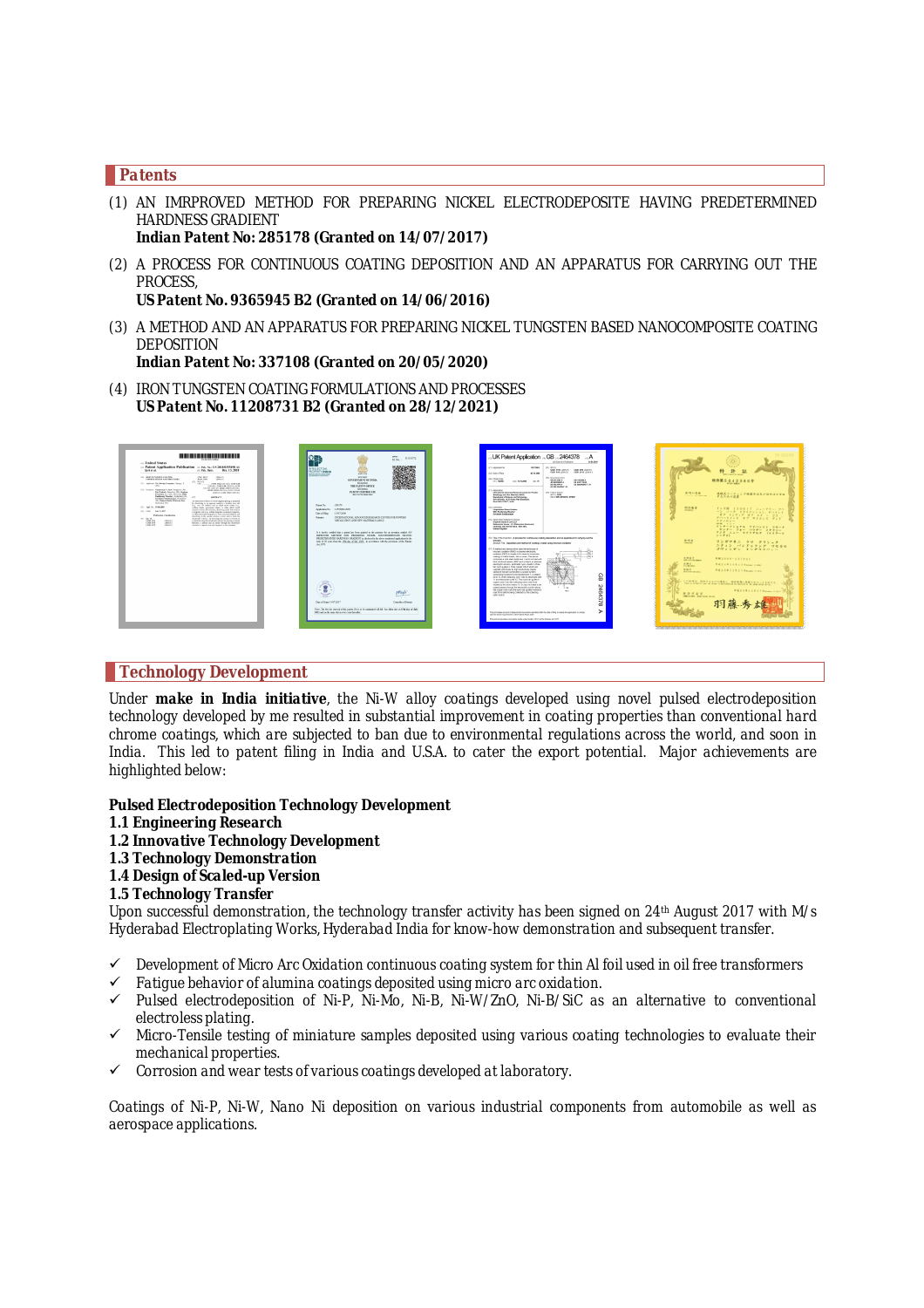# *Funding*

*Principal Investigator for following funded projects:*

- *1. Development of Ni based (W, Mo) alloy coatings for hard chrome replacement– SERB/DST: INR 43 lakhs. (Aug-2013 to 2017)*
- *2. Development of environment friendly Fe-W alloy coatings to replace hexavalent chrome plating funded by Boeing, USA: INR 25 lakhs. (Aug-2015 to 2016)*
- *3. Development of Zn/Zn-Ni/Zn-Fe reinforced nanocomposite coatings using pulsed current deposition funded by Tata Steel Ltd: INR 40 lakhs (Ongoing)*
- *4. Development of hard chrome replacement Ni based alloy coatings for gun barrel applications, funded by Ministry of Defense GOI, ARMREB: INR 41 lakhs (Ongoing)*

# *Peer Recognition*

- o *Best Reviewer of the Year 2020: Transactions of Indian Institute of Metals, Springer Nature*
- o *Best Reviewer of the Year 2019: Transactions of Indian Institute of Metals, Springer Nature*
- o *Indo-Australia Early and Mid-Career Research (EMCR) Fellowship at Queensland University of Technology, Brisbane, Australia, Sept 2017 to May 2018.*
- o *Felicitation by Indian Institute of Metals (IIM) Hyderabad Chapter for EMCR fellowship during Annual General Body Meeting 14 September 2017.*
- o *Best Paper of the Session Award for Poster Presentation titled "Effect of Silicon Carbide on Microstructure and Mechanical Properties of Pulsed Electrodeposited Nickel Tungsten Composite Coating" at International Conference on Emerging Trends in Materials and Manufacturing Engineering (IMME17) 10-12 March 2017.*
- o *Outstanding Contribution in Reviewing-2018: Surface and Coatings Technology.*
- o *All India Rank (AIR) 38: Graduate Aptitude Test in Engineering (GATE) 2001: Metallurgical Engineering.*
- o *Fourth Rank (Nagpur University): Metallurgical Engineering.*
- o *Cover image of Pulsed Electrodeposited Zinc coating on Surface Engineering Bulletin, Vol 3, Issue 2 (2010).*
- o *Article 'Influence of mode of electrodeposition, current density and saccharin on the microstructure and hardness of electrodeposited nanocrystalline nickel coatings' featured in most cited 'Surface and Coating Technology' articles published since 2016.*



# *Contributions to the institute*

*Safety coordinator for center for engineered coatings at institute, Reviewer for PhD thesis, Mentor to various graduate trainees at center, Set up of fatigue testing, micro tensile testing, microscopy, hardness and microscopy facility at center, Set up of pulsed electrodeposition facility at center, In charge of physical verification of stock at technical information center at institute, Member search-cum-selection committee JRF, Scientist at Institute. External examiner for PhD thesis IIT Bombay, External examiner for BTech viva-voce,*

#### *Contributions outside the institute*

- *a. Reviewer of project proposals under International Cooperation (Bilateral) Programme or Scheme: India Ukraine Joint Call.*
- *b. Reviewer of project proposals under International Cooperation (Bilateral) Programme or Scheme: India Uzbekisthan Joint Call.*
- *c. Reviewer of project proposal under the executive government agency of National Science Centre, Polish Academy of Sciences.*

*Reviewer: Progress in Materials Science, Corrosion Science, Surface and Coatings Technology, Electrochimica Acta, Journal of Materials Engineering and Performance, Journal of Alloys and Compounds, Materials and*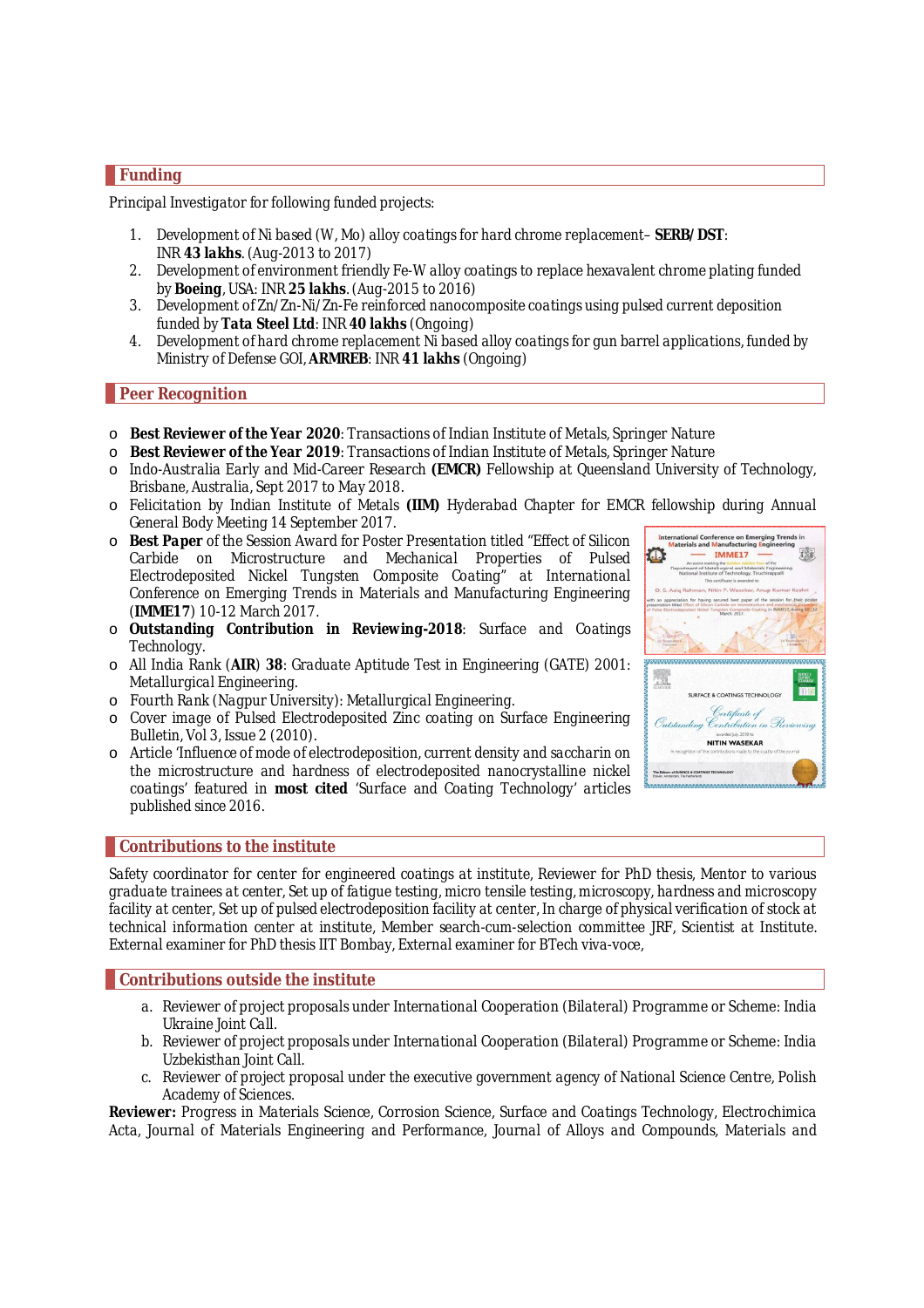*Design, Ceramic International, Applied Surface Science, Transactions of Indian Institute of Metals, Diamond and related Materials and many more SCI indexed journals*

*Membership of Professional Bodies*

*Indian Institute of Metals (IIM) (Life Member # 42677),* 

*Electrochemical Society of India (Life Member# 270),* 

*Materials Research Society of India (MRSI) (Life Member# LMB2369)*

#### *Publications*

- *1. Nitin P. Wasekar, Anthony P.O'Mullane, Md AbuSayeed, G.Sundararajan, Influence of SiC reinforcement content and heat treatment on the corrosion behavior of pulsed electrodeposited Ni-W alloy metal matrix composite, Materialia, 22 (2022) 101390.*
- *2. Nitin P. Wasekar, The influence of grain size and triple junctions on corrosion behavior of nanocrystalline Ni and Ni-W alloy, Scripta Materialia, 213 (2022) 114604.*
- *3. S Julie, Nitin P. Wasekar, PK Parida, S Santra, C David, M Kamruddin, Effect of Grain Size on the Thermal Stability of Electrodeposited Nanocrystalline Nickel: X-Ray Diffraction studies, Thin Solid Films 745 (2022) 139114.*
- *4. S Julie, MK Dash, Nitin P. Wasekar, C David, M Kamruddin, Effect of annealing and irradiation on the evolution of texture and grain boundary interface in electrodeposited nanocrystalline nickel of varying grain sizes, Surface and Coatings Technology 426 (2021) 127770.*
- *5.* Nitin P. Wasekar, Lavakumar Bathini, L. Ramakrishna, D*. Srinivasa Rao and G. Padmanabham, Pulsed electrodeposition, mechanical properties and wear mechanism in Ni-W/SiC nanocomposite coatings used for automotive application, Applied Surface Science 527 (2020) 146896.*
- *6. Nitin P. Wasekar, N. Hebalkar, A. Jyothirmayi, B. Lava Kumar, M. Ramakrishna and G. Sundararajan, Influence of pulse parameters on the mechanical properties and electrochemical corrosion behavior of electrodeposited Ni-W alloy coatings with high tungsten content, Corrosion Science 165 (2020) 108409.*
- *7. Nitin P. Wasekar, L. Ramakrishna, D. S. Rao and G. Padmanabham, Novel nanostructured coatings by pulsed electrodeposition, Indian Engineering Exports, 12(7) (2019) 16-24.*
- *8. Nitin P. Wasekar, S. Gowthami, A. Jyothirmayi, J. Joardar & G. Sundararajan, Corrosion behaviour of compositionally modulated nanocrystalline Ni–W coatings, Surface Engineering, 36:9 (2020) 952-959.*
- *9. Nitin P. Wasekar, S. Verulkar, M.V.N. Vamsi, G. Sundararajan, Influence of molybdenum on the mechanical properties, electrochemical corrosion and wear behavior of electrodeposited Ni-Mo alloy, Surface and Coatings Technology, 370 (2019) pp. 298-310.*
- *10.Nitin P. Wasekar, A. O'Mullane, G. Sundararajan, A new model for predicting the grain size of electrodeposited nanocrystalline nickel coatings containing sulphur, phosphorus or boron based on typical systems, Journal of Electroanalytical Chemistry, 833 (2019) pp. 198-204.*
- *11.Nitin P. Wasekar, L. Bathini, G. Sundararajan, Tribological behavior of pulsed electrodeposited Ni-W/SiC nanocomposites, Journal of Materials Engineering and Performance, 27 (2018) pp 5236-5245.*
- *12.MVN Vamsi, Nitin P. Wasekar, G. Sundararajan, sliding wear of as-deposited and heat-treated nanocrystalline nickel-tungsten alloy coatings, Wear, 412 (2018) pp. 136-143.*
- *13.U S Wawre, AMS Homouda, Nitin P. Wasekar, Mechanical Properties, thermal stability and corrosion behavior of electrodeposited Ni-B/AlN nanocomposite coatings, Surface and Coatings Technology, 337 (2018) pp. 335-341.*
- *14.Nitin P. Wasekar, Prathap Haridoss, G. Sundararajan, Solid Particle erosion of nanocrystalline nickel coatings: Influence of grain size and adiabatic shear bands, Metallurgical and Materials Transactions A, 49(2) (2018) pp. 476-489.*
- *15.LR Krishna, Y. Madhavi, T. Sahithi, Nitin P. Wasekar, NM Chavan, D S Rao, Influence of prior shot peening variables on the fatigue life of micro arc oxidation coated 6061-T6 Al alloy, International Journal of Fatigue, 106 (2018) pp. 165-174.*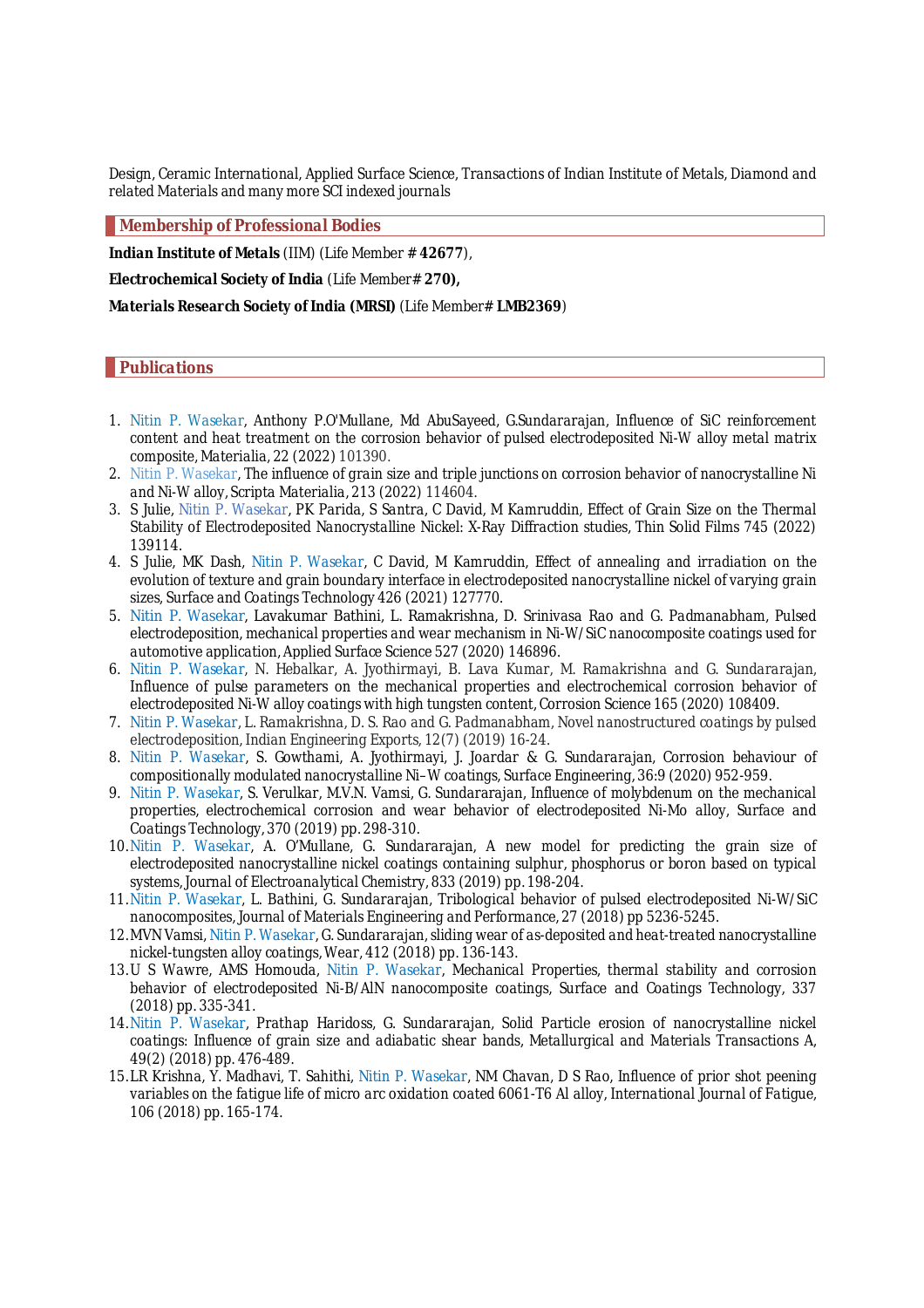- *16.M.V.M. Vamsi, Nitin P. Wasekar, G. Sundararajan, Influence of heat treatment on microstructure and mechanical properties of pulsed electrodeposited Ni-W alloy coatings, Surface and Coatings Technology, 319 (2017) pp. 403-414.*
- *17.M. Sribalaji, O.S.A Asiq Rahman, P. Arun Kumar, K. Suresh Babu, Nitin P. Wasekar, G. Sundararajan, A. K. Keshri, Role of Silicon Carbide in Phase-Evolution and Oxidation Behaviors of Pulse Electrodeposited Nickel-Tungsten Coatings, Metallurgical and Materials Transactions A, 48(1) (2017) pp.501-512.*
- *18.U. S. Waware, Nitin P. Wasekar, Manufacture and properties of Ni-B-Fe2O3 composite nano-coatings by electrodeposition, Journal of Material Sciences & Engineering, 6(6) 2017, pp. 1-7.*
- *19.Nitin P. Wasekar, S. Madhavi Latha, M. Ramakrishna, D.S. Rao and G. Sundararajan, Pulsed Electrodeposition and Mechanical Properties of Ni-W/SiC nanocomposite coatings, Materials and Design, 112 (2016) pp. 140- 150.*
- *20.Kumar, S., Jyothirmayi, A., Nitin P. Wasekar, Joshi, S.V., Influence of annealing on mechanical and electrochemical properties of cold sprayed niobium coatings, Surface and Coatings Technology, 296 (2016) pp. 124-135.*
- *21.Rahman, O.S.A., Nitin P. Wasekar, Sundararajan, G., Keshri, A.K., Experimental investigation of grain boundaries misorientations and nano twinning induced strengthening on addition of silicon carbide in pulse electrodeposited nickel tungsten composite coating, Materials Characterization, 116 (2016) pp. 1-7.*
- *22.Nitin P. Wasekar, Haridoss, P., Seshadri, S.K., Sundararajan, G., Influence of mode of electrodeposition, current density and saccharin on the microstructure and hardness of electrodeposited nanocrystalline nickel coatings, Surface and Coatings Technology, 291 (2016) pp. 130-140.*
- *23.S. B. Chandrasekhar, Nitin P. Wasekar, M. RamaKrishan, P. S. Babu, T. N. Rao, B. Kashyap, Evidence of dynamic strain ageing at room temperature in fine grained Cu-1wt%Al2O3 composite, Journal of Alloys and Compounds, 656 (2016) pp. 423-430.*
- *24.Singh, S., Sribalaji, M., Nitin P. Wasekar, Joshi, S., Sundararajan, G., Singh, R. Keshri, A.K. Microstructural, phase evolution and corrosion properties of silicon carbide reinforced pulse electrodeposited nickel-tungsten composite coatings, Applied Surface Science, 364 (2016), pp. 264-272.*
- *25.Nitin P. Wasekar, G. Sundararajan, Sliding wear behavior of electrodeposited Ni-W alloy and hard chrome coatings, Wear 342 (2015) pp. 340-348.*
- *26.Nitin P. Wasekar, Jyothirmayi, A., Hebalkar, N., Sundararajan, G., Influence of pulsed current on the aqueous corrosion resistance of electrodeposited zinc, Surface and Coatings Technology 272 (2015) pp. 373-379.*
- *27.Telasang, G., Dutta Majumdar, J., Nitin P. Wasekar, Padmanabham, G., Manna, I., Microstructure and Mechanical Properties of Laser Clad and Post-cladding Tempered AISI H13 Tool Steel, Metallurgical and Materials Transactions A: Physical Metallurgy and Materials Science, Vol 46 (5) (2015) pp. 2309-2321.*
- *28.Nitin P. Wasekar, Haridoss, P., Seshadri, S.K., Sundararajan, G., Sliding wear behavior of nanocrystalline nickel coatings: Influence of grain size, Wear, Vol. 296 (2012), pp. 536-546.*
- *29.Sanikommu, N., Nitin P. Wasekar, Joshi, A.S., Sundararajan, G., A virtual instrument for pulsed electrodeposition: A novel technique for obtaining graded coatings, Journal of Scientific and Industrial Research, Vol.70 (12) (2011), pp. 1026-1028.*
- *30.Nitin P. Wasekar, Jyothirmayi, A., Sundararajan, G., Influence of prior corrosion on the high cycle fatigue behavior of microarc oxidation coated 6061-T6 Aluminum alloy, International Journal of Fatigue, Vol.33 (9) (2011) pp. 1268-1276.*
- *31.Sundararajan, G., Nitin P. Wasekar, Ravi, N., The influence of the coating technique on the high cycle fatigue life of alumina coated Al 6061 alloy, Transactions of the Indian Institute of Metals, Vol.63 (2010) pp. 203-208.*
- *32.Nitin P. Wasekar, Ravi, N., Suresh Babu, P., Rama Krishna, L., Sundararajan, G., High-cycle fatigue behavior of microarc oxidation coatings deposited on a 6061-T6 Al alloy, Metallurgical and Materials Transactions A: Physical Metallurgy and Materials Science, Vol.41 (1) (2010) pp. 255-265.*
- *33.Nitin P. Wasekar, Jyothirmayi, A., Krishna, L.R., Sundararajan, G., Effect of micro arc oxidation coatings on corrosion resistance of 6061-Al alloy, Journal of Materials Engineering and Performance, Vol.17 (5) (2008) pp. 708-713.*
- *34.Krishna, L.R., Sudhapurnima, A., Nitin P. Wasekar, Sundararajan, G., Kinetics and properties of micro arc oxidation coatings deposited on commercial Al alloys, Metallurgical and Materials Transactions A: Physical Metallurgy and Materials Science, Vol. 38(2) (2007) pp. 370-378.*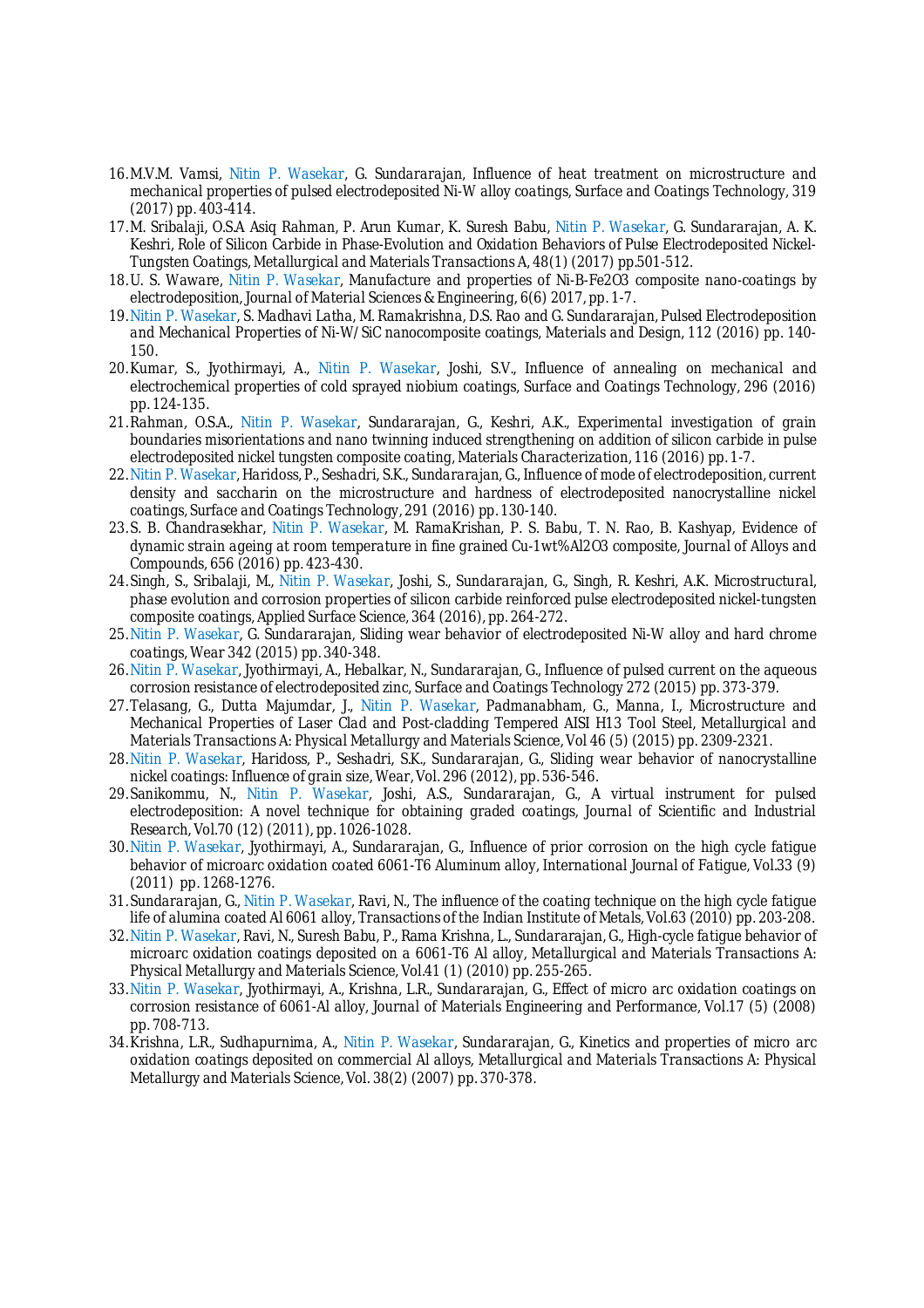- o *Research paper entitled "Sliding wear behavior of electrodeposited Ni-W alloy and hard chrome coatings" ranked 1st amongst ScienceDirect top 25 most downloaded articles for Wear journal from October-December 2015.*
- o *Research paper entitled "Sliding wear behavior of nanocrystalline Ni coatings: Influence of grain size" ranked at 8th amongst ScienceDirect top 25 most downloaded articles for Wear journal from October-December 2012.*



#### *Conference Presentations*

- *1. Invited lecture 'Pulsed electrodeposition of nanostructured coatings: from synthesis to applications in automotive industry' in AICTE-QIP STC on Materials Engineering from synthesis to applications hosted by IIT Indore from 21-26 Feb 2022.*
- *2. Invited talk 'Electroplating for defense application', Brain Storming Sessions on "Coatings for Armament Applications" 30 Jan 2020, Armament Research and Development Establishment, Ministry of Defense, Pune.*
- *3. Invited talk and Panel discussion, 'Mechanism of Metal Matrix Composite Electrodeposition', Electrodeposition of composite coatings Workshop, 16-17 Dec 2019, Tata Steel Jamshedpur.*
- *4. Invited talk on 'Pulsed Electrodeposition of Coatings' at All India Seminar on Advances in Metallurgy and Manufacturing Process, 13-14 July 2018 at Telangana State Centre organized by The Institute of Engineers (India).*
- *5. Invited talk on 'Corrosion behavior of Pulsed Electrodeposited Ni-W/SiC nanocomposite coatings' at National Conference on Industrial Coatings, 24-25 January 2019 organized by CSIR-Institute of Minerals & Materials Technology Bhubaneswar in association with Electrochemical Society of India, IISc Bangalore.*
- *6. G. Sundararajan, MVN Vamsi, Nitin P. Wasekar, Influence of tungsten content on mechanical properties, wear and corrosion behavior of pulsed electrodeposited Ni-W alloy coatings, MS&T 2017, Oct 8-12, Pittsburgh, Pennsylvania, USA.*
- *7. G. Sundararajan, Nitin P. Wasekar, Tribological behavior of pulsed electrodeposited Ni-W/SiC nanocomposites, 28th Advanced Aerospace Materials and Processess (AEROMAT 2017) Conference and Exposition, April 10-12, Charleston, South Carolina, USA.*
- *8. O.S. Asiq Rahman, Nitin P. Wasekar, A.K. Keshri, Effect of SiC on microstructure and mechanical properties of pulse electrodeposited Ni-W composite coatings, IMME17, March 10-12, NIT Tiruchirapalli, India.*
- *9. Nitin P. Wasekar, D. S. Rao, G. Sundararajan, Dry sliding wear behavior of pulse electrodeposited Ni-W-SiC nanocomposite coatings as an alternative for hard chrome replacement, Euromat 2015, Sept 20-24, Warsaw, Poland.*
- *10. G. Sundararajan, Nitin P. Wasekar, Solid particle erosion behavior of electrodeposited nanocrystalline nickel coatings. MS&T 2015, Oct 4-8, Columbus, Ohio, USA.*
- *11. S. K. Gautham, C. David, M.S. Karthiselva, B.K. Panigrahi, Nitin P. Wasekar, B. Sriniavasa Rao. The effect of nanocrystalline grain size on mechanical property variation during irradiation of electrodeposited nickel coatings. TMS-2014, Feb 16-20, San Diego, CA, USA.*
- *12. G. Sundararajan and Nitin P. Wasekar. Influence of tungsten additions on mechanical and tribological behavior of pulsed electrodeposited nanocrystalline nickel coatings. International Conference on Processing and Manufacturing of Advanced Materials, THERMEC-2013, Dec 2-6 2013, Las Vegas, USA.*
- *13. G. Sundararajan and Nitin P. Wasekar. Solid particle erosion behavior of nanocrystalline nickel coatings: Influence of grain size and adiabatic shear bands. MS&T-2013, Montreal,Quebec, Oct 27-31, Canada.*
- *14. Nitin P. Wasekar, G. Sundararajan, Prathap Haridoss and S K Seshadri. Mechanical Properties of Nanocrystalline graded and layered Ni coatings, International Symposium for Research Scholars on Metallurgy, ISRS-2010, 20-22 Dec, IITM Chennai India.*